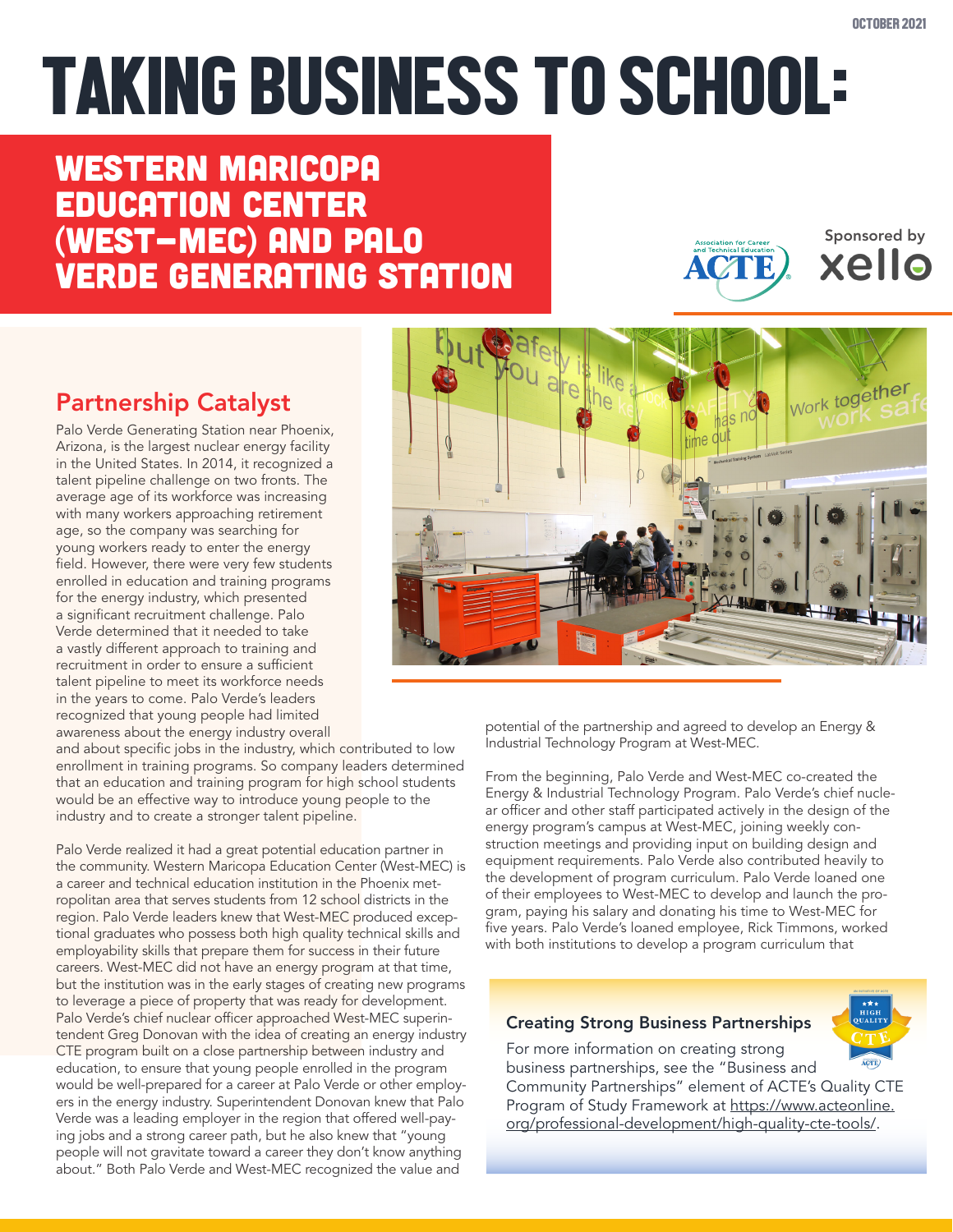#### TAKING BUSINESS TO SCHOOL:

Western Maricopa Education Center (West-MEC) and Palo Verde Generating Station

would meet both West-MEC's educational requirements and Palo Verde's content and technical skill requirements. Timmons also drew on his decades of experience in the nuclear power industry, as well as his strong relationships with Palo Verde leadership, as he built the program. West-MEC and Palo Verde worked together for nearly two years to design the Energy & Industrial Technology Program, which launched in fall 2016.

### Program Overview

West-MEC's Energy & Industrial Technology Program is a two-year program that prepares students for a wide variety of careers in fields including electrical, electronics, instrumentation and controls, mechanical technician, engineering technician, power plant generation, industrial plant operations, and energy transmission and distribution. The program features a variety of instructional modules following the National Center for Construction Education and Research (NCCER) curriculum. Module topics include introduction to the power industry; introduction to alternative energy including nuclear, solar and wind power; use of hand and power tools; material handling; tubing and piping systems; and

more. Throughout all modules, students develop employability and career readiness skills through work-based learning, mock interviews, resume development, and other approaches. Students complete OSHA 10 certification and NCCER Level 1 certifications in the first year, and NCCER Level 2 certifications in the second year. Through a partnership with Estrella Mountain Community College, West-MEC students can earn community college credit for classes and transfer credits toward future degrees at a community college or university.

The program uses hands-on instructional techniques that closely mimic industry practices. Students work in teams, with one person serving as the team leader, and each team completes its daily activities from work orders. Students work in a lab filled with equipment that has been donated by Palo Verde and other companies in the energy industry. The equipment Palo Verde has donated to West-MEC is not the most advanced with respect to industry operation standards, but it still has considerable value for educational purposes. Palo Verde's equipment donation enables students to develop familiarity with the very equipment they would use on the job at Palo Verde or another energy company.

In addition to providing equipment for the program, Palo Verde also partners closely with West-MEC on instruction. Palo Verde employees regularly come to the classroom and help students with projects and specific activities, often for weeks at a time. This

# **VOICES FROM THE FIELD**

Rick Timmons was an instructor in West-MEC's Energy & Industrial Technology Program for five years and helped design the program curriculum. He was loaned to West-MEC by Palo Verde Generating Station after more than 40 years working in the nuclear energy industry, and he drew on this experience in developing and launching the program that would train the next generation of energy industry employees.

"Industry partnerships need to be the number one priority when starting a CTE program," Timmons said. When developing the program, he focused on establishing a curriculum that met the needs of both industry and the education system. Early on, it took many conversations between the partners to develop a shared understanding of each institution's knowledge and skill requirements and expectations of students. But these conversations ensured that both partners were on the same page; the end result was a curriculum that developed graduates with the technical and employability skills that were highly desired by industry.

Timmons also emphasized the importance of engaging industry as true partners in how the program educates students, rather than just as sources of funds or equipment or as employers of graduates. Timmons knew that students would gain great value from classroom interactions with experienced energy industry workers, who could bring to life career paths in an unfamiliar industry. He knew these interactions would also be valuable for the workers, as they could share their deep industry knowledge and develop strong relationships with the next generation of workers. These relationships allowed Palo Verde and other industry partners to see students' work and skills firsthand, which increased their comfort level with hiring program graduates right out of high school.

While Timmons is no longer an instructor in the Energy & Industrial Technology Program, he still teaches at West-MEC as an instructor in the Environmental Sustainability Program and has continued to use these industry engagement practices in that highly successful program.

> engagement in the classroom provides a win-win for both Palo Verde and West-MEC. Palo Verde's employees enjoy sharing their knowledge and developing relationships with students in the energy program. Students get to learn skills from experienced craftsmen and front-line employees, and they also get to engage directly with people who are working in the industry. Energy program instructors invite a mix of industry employees to the classroom, from younger employees who are early in their careers to workers who have been in the industry for decades. This blend of experience offers students a variety of perspectives on the energy industry. In addition, engagement with adults on job-related activities closely mimics the real workplace, where young employees would be working alongside more experienced employees.

The energy program at West-MEC is more than just a training program for high school students; it has become a key resource for the energy industry community that benefits all program part-

Learn more about ACTE's Coalition for Workforce Development Through CTE,



which is addressing the skills gap challenge, at<https://www.acteonline.org/partners/wfd-cte/>.